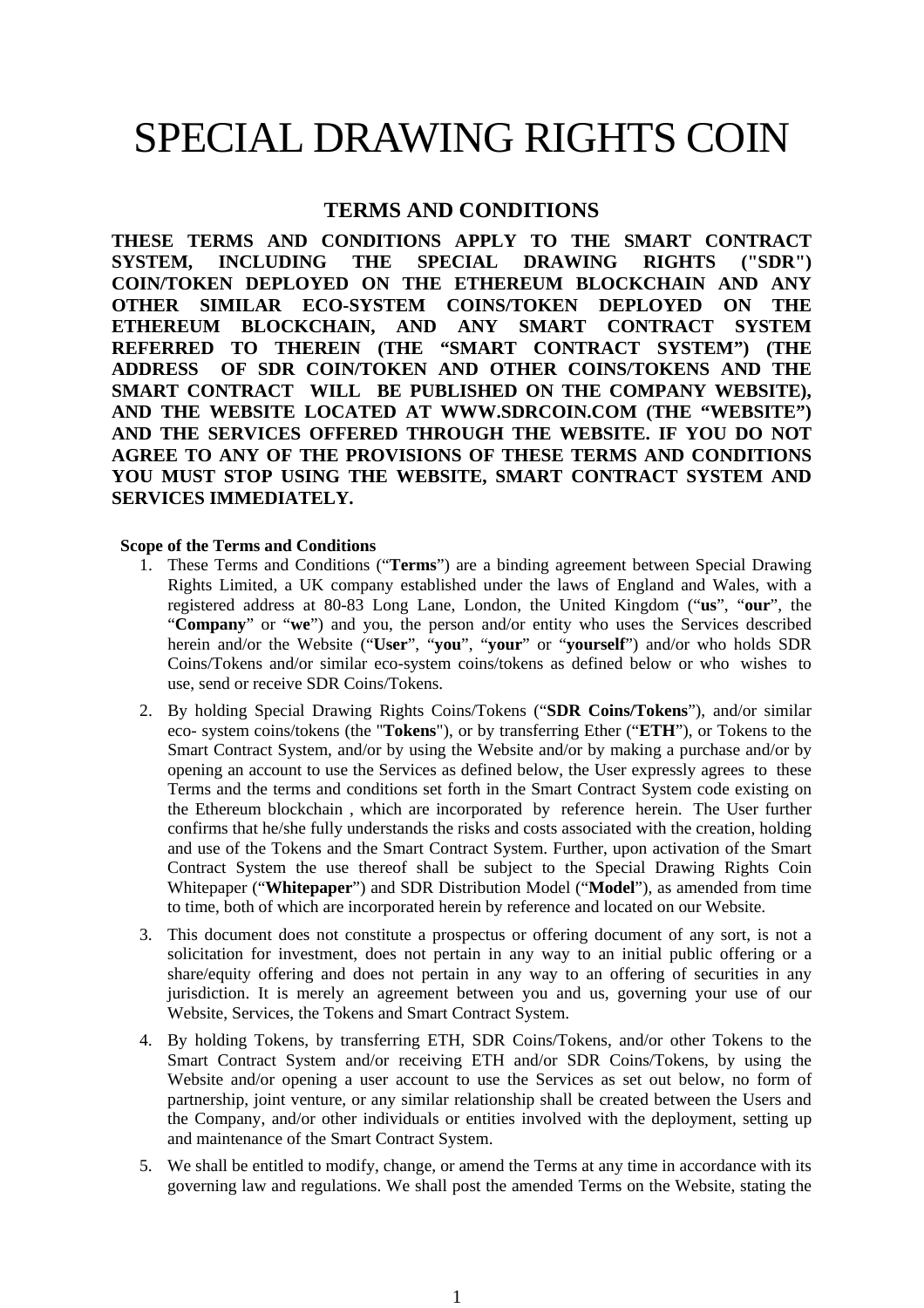date of the last amendment, and you are advised to check for any such updates from time to time. To the extent that any such amendment imposes material obligations on users and/or would require their preparation or action, we shall give reasonable advance notice before such amendment comes into force. Your continued use of the Website, Services, Smart Contract System and/or Tokens following any amendment to these Terms constitutes your acceptance of the amendment and consent to be bound by the amended Terms. In the event you do not accept any amendment, your sole and exclusive remedy shall be to cease using our Website, Services, Smart Contract System and/or Tokens.

As the SDR Coin/Token is smart contract based - the terms and conditions applicable thereon are set forth in the Smart Contract System, consisting of interconnected software codes, existing on the Ethereum blockchain as part of the Smart Contract System. To the extent that these Terms or the terms of any other document or communication with the User conflict with the terms of the Smart Contract System, the terms of the Smart Contract System shall prevail.

### **General Terms of Use**

6. Any criminal activity or fraudulent acts committed by you or under your supervision, responsibility and/or control through use of the Website and/or Services (as defined below) is forbidden. You affirm and declare that you shall not perform or attempt to perform any such activity, including but not limited to, fraud, money laundering, illegal gambling operations, terrorist financing, or malicious hacking. You also agree not to hide your IP location, for instance through a VPN service, and you shall always disclose your accurate and true location. In the event we determine, in its sole discretion, that any activity you perform by using the Services and/or through the Website is suspicious or related to any prohibited activity, we may cancel or suspend your access to the Website, block any outstanding transactions, deny any new transactions, and/or freeze any funds that may be available to you through our Services. You understand that you shall be held liable for losses incurred by us or by any third party due to your non-compliance with and/or violation of any of the foregoing rules. We shall be entitled to inform any relevant authorities or entities (including credit reference agencies and law enforcement authorities) of any payment fraud or other criminal activity and may also engage collection services to recover payments.

### **Privacy Policy**

7. In addition to the Terms, please review our Privacy Policy located on our Website ("**Privacy Policy**") which sets out how we collect and use your personal information to provide the Services, and which is incorporated herein by reference.

## **The Service/s and Principles**

### *The Services*

- 8. Our services ("**Services**") are composed of the following
	- a. Deployment and maintenance of the Smart Contract System: the Smart Contract System enables you to effect the transactions detailed below as follows:
	- Purchase from the Smart Contract System and sell to the Smart Contract System SDR Coins/Tokens having the functions described on the Website and in SDR Coins/ Tokens' Whitepaper, by paying into/redeeming by ETH (each, an "**SDRC Transaction**");
	- Hold SDR Coins/Tokens in your personal digital wallet, and transfer (send/receive) SDR Coins/Tokens between supporting digital wallets;
	- Hold, transfer (send/receive) and convert SDR Coins/Tokens, by sending Tokens or fiat currency to the Smart Contract System and receiving in return, a certain number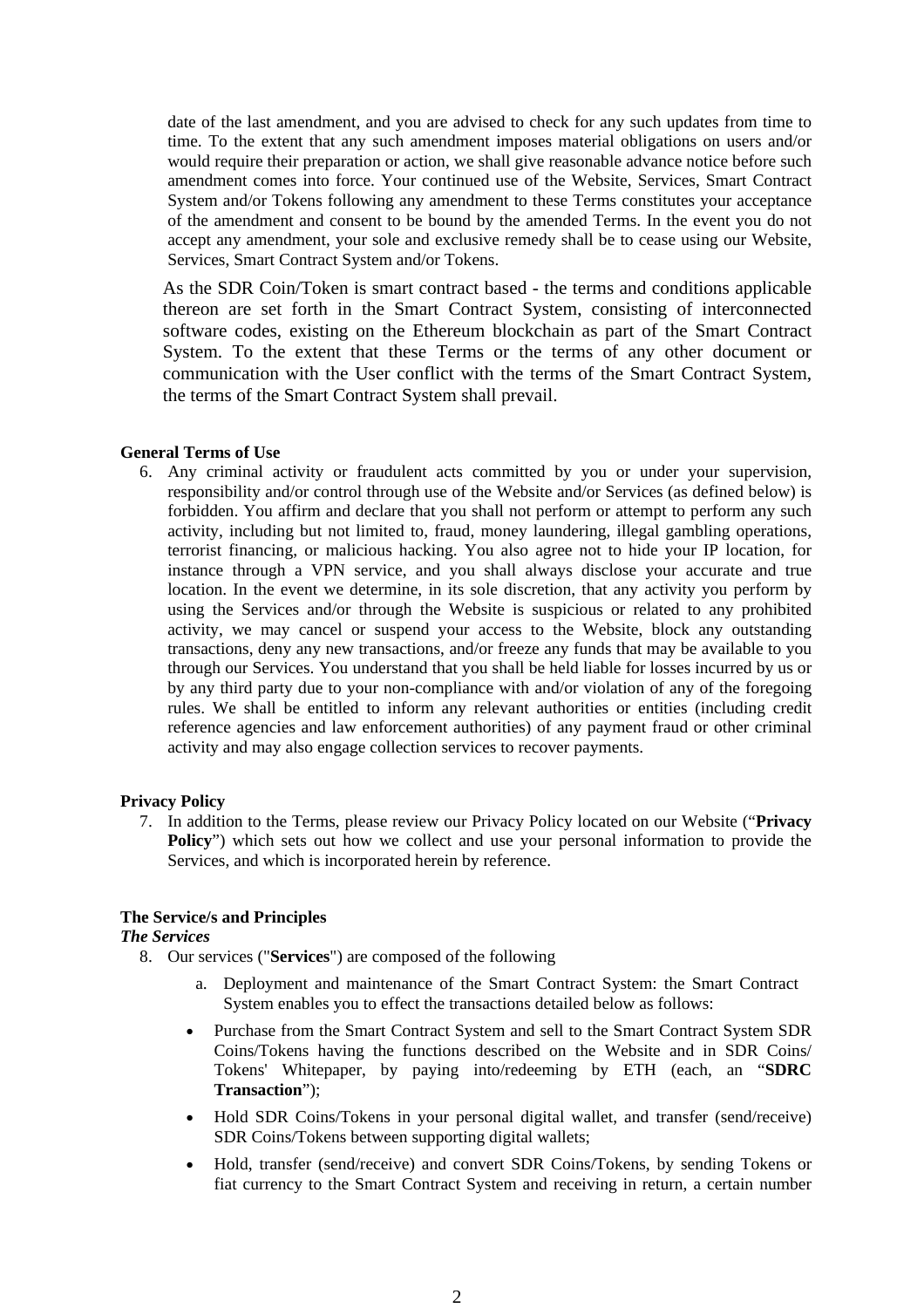of SDR Coins/Tokens, based on the conversion rate as described in the Whitepaper, subject to the terms and conditions of the SDR Coins/Tokens and the documents governing their use (each, an "**SDRC Transaction**", and together with other similar transactions, the "**Transactions**"). SDR Transactions shall be subject, in addition to the terms and conditions herein, to the specific terms and conditions of the other Tokens, and any applicable agreement between the SDR Coins/Tokens holder and the Company;

- Vote on certain items brought for vote of the Token holders, in accordance with the SDR Coins/Tokens Constitution ("**Constitution**"), as published on the Website. all in accordance with the terms and conditions set forth herein.
- b. User registration according to Section 5 below; and
- c. Hosting of the Company's Website, which includes: (i) a personal area on which the User registers an account with us (an optional requirement in order to affect some SDRC Transaction or other Transactions), and may also include additional personal information regarding the user account with us; and (ii) a public area showing general information regarding us and the SDR Coins/Tokens economy.

We do not undertake to make all of the Services available to all Users at all times, and it is explicitly agreed that the launch of the Services may be gradual and limited in scope, jurisdiction or otherwise.

## **The Principles**

- 9. We promote and develop new technologies and applications, especially in the fields of new open and decentralized software architectures. A dominating but not exclusive focus is set on the promotion and development of the so-called SDRC Protocol implemented as the Smart Contract System and the related technologies, as well as the promotion and support of applications using such Smart Contract System.
- 10. For a detailed description of the Smart Contract System, including but not limited, to our price guidance tracking mechanism ("SDR Price Tracking Mechanism") please review the Whitepaper and the Model on our Website.
- 11. The User understands that the Transactions will involve various fiat currencies and will, in parallel be done in cryptocurrencies (ETH) or other Ethereum blockchain Tokens, respectively.
- 12. The User understands and accepts that while the individuals and entities, including the Company, assigned to this task will invest reasonable efforts to deploy the Smart Contract System, it is possible that such development may fail and User's Tokens may become useless and/or valueless due to technical, commercial, regulatory or any other reasons (see also Section 11 regarding Risks).
- 13. The User is also aware of the risk that even if all or parts of the Smart Contract System are successfully developed and released in full or in parts, due to a lack of public interest, the Smart Contract System could be fully or partially abandoned, remain commercially unsuccessful or shut down for lack of interest, regulatory or other reasons. The User therefore understands and accepts that the use of the Services carries financial, regulatory and/or reputational risks (including the complete loss of value of Tokens, and the inability to use the Smart Contract System).
- 14. The User furthermore understands and accepts that as the SDR Coins/Tokens project is smart contract based - the terms and conditions applicable thereon are set forth in the Smart Contract System, consisting of interconnected software codes, existing on the Ethereum blockchain as part of the Smart Contract System. To the extent that these Terms or the terms of any other document or communication with the User conflict with the terms of the Smart Contract System, the terms of the Smart Contract System shall prevail. The User understands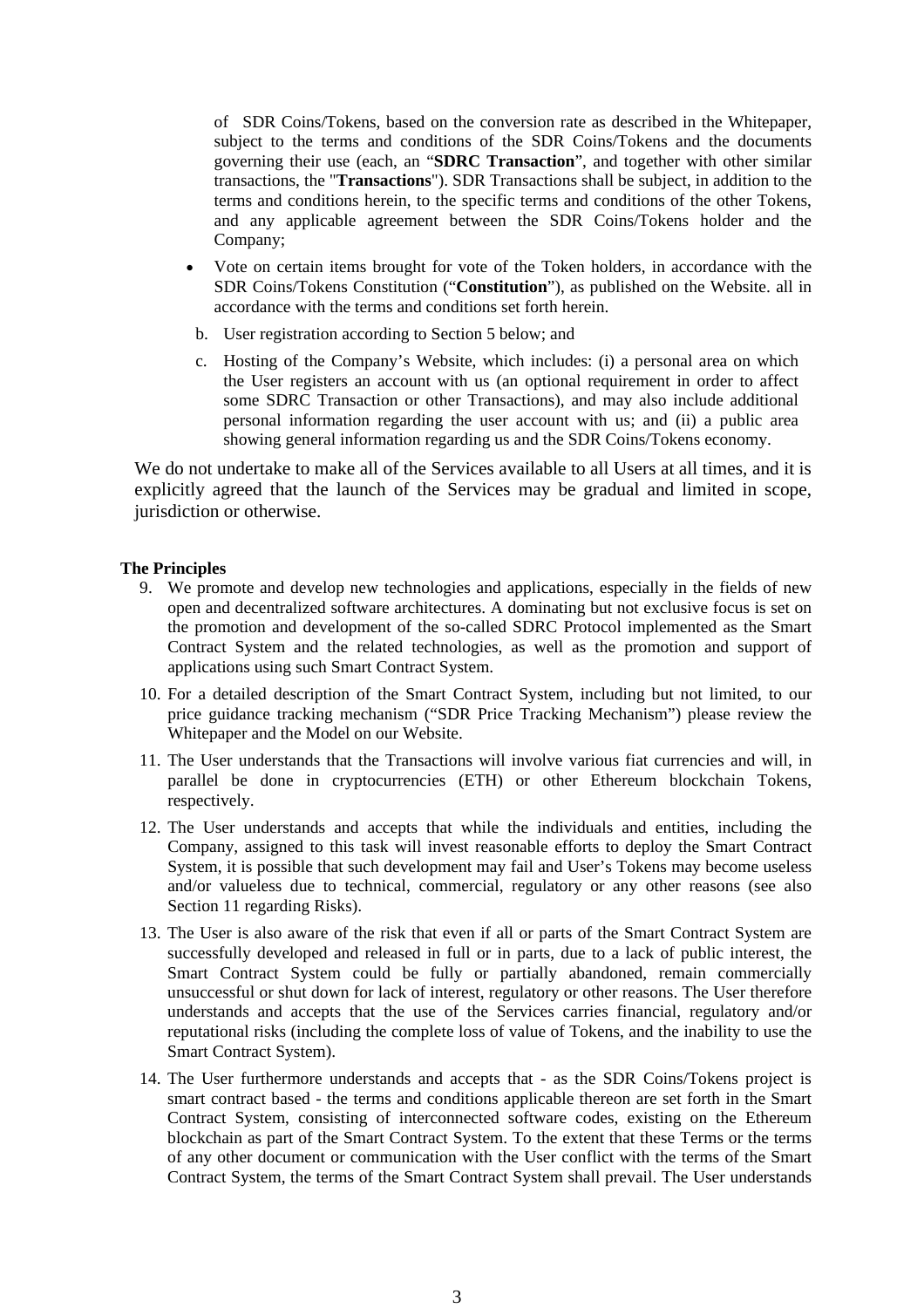that neither these Terms nor any other document or communication with the User may modify the Smart Contract System terms nor impose any additional obligations on the Company, or any other representative on behalf of the Company, beyond those set forth in the Smart Contract System. Furthermore, neither this document nor any other document or communication may modify or add any additional obligations to the Company, or the publisher of these Terms, or the developer of the Smart Contract System, and/or any other person, the Company, and/or affiliates involved with the deployment of the Smart Contract System, and the setting up of the Smart Contract System, beyond those set forth in the Smart Contract System.

# *Account Registration*

## **General Undertakings**

- 15. In order to initiate any Transaction, the User understands that he/she can opt to undergo our registration process and be accepted on our approved list ("**Approved List**"). If the User is approved and accepted to be placed on the Approved List following the complete registration process, which shall include Know Your Customer ("**KYC**") procedures, as defined and further detailed below, the User shall become an "**Full User**", and his/her wallet "**Full Wallet**", allowing such Authorised User to:
	- purchase unlimited Tokens from the Smart Contract System in exchange for ETH;
	- sell unlimited Tokens to the Smart Contract System in exchange for ETH;
	- receive, hold and transfer Tokens (subject to the terms and conditions applicable thereto); and/or
	- convert Tokens into SDR Coins/Tokens via the Smart Contract System; through their '**Full Wallet**'.
- 16. We reserve the right to refuse to accept any person to our Approved List, in our sole and complete discretion, including but not limited to, due to such person's failure under our internal compliance and security checks, our suspicion that such person may be involved in any illicit activity, or for any other reason whatsoever. We also reserve the right to remove any person from the Approved List at any time and for any reason whatsoever, thus limiting, suspending or restricting such person's use of the Services and/or Website. You understand that our decisions regarding the acceptance and/or removal of any person to or from the Approved List relies upon, among others, input received from independent third parties and is within our sole and absolute discretion, and we are under no obligation to provide feedback on the exact nature of our findings nor to justify the rejection of any User, at any time.
- 17. Our Anti Money Laundering ("**AML**") Policy includes ongoing monitoring, which includes periodic screening and analysis of your activity within the Service/s ("**Ongoing Monitoring**"), which may be followed by our requests to receive additional information and/or documentation ("**Extended Due Diligence**" or "**EDD**"). Upon review of the results of your KYC, Ongoing Monitoring, and/or the review of your EDD, we reserve the right to limit your ability to use the Services and/or immediately suspend or terminate your use of the Services, as we deem appropriate, as well as suspend or terminate any pending Transactions; and we reserve the right to seek any other remedy for which we may be entitled in case of any violation, and we may take further actions against you as applicable.
- 18. In addition to the ability to initiate Transactions through their Authorised Wallets, the Authorised Users may be granted additional rights and benefits not granted to other persons, including non-authorised users, all in our sole discretion. For example (and without derogation from the generality of the above), we may provide Authorised Users with the ability to participate in certain governance aspects of the SDR Coins/Tokens project, which may be unavailable to other persons, including non-authorised users. For more information, see our (governance) Model available on the Website. User may choose to apply to become Full User at any time (which may be accepted or denied at our/our payment processor's full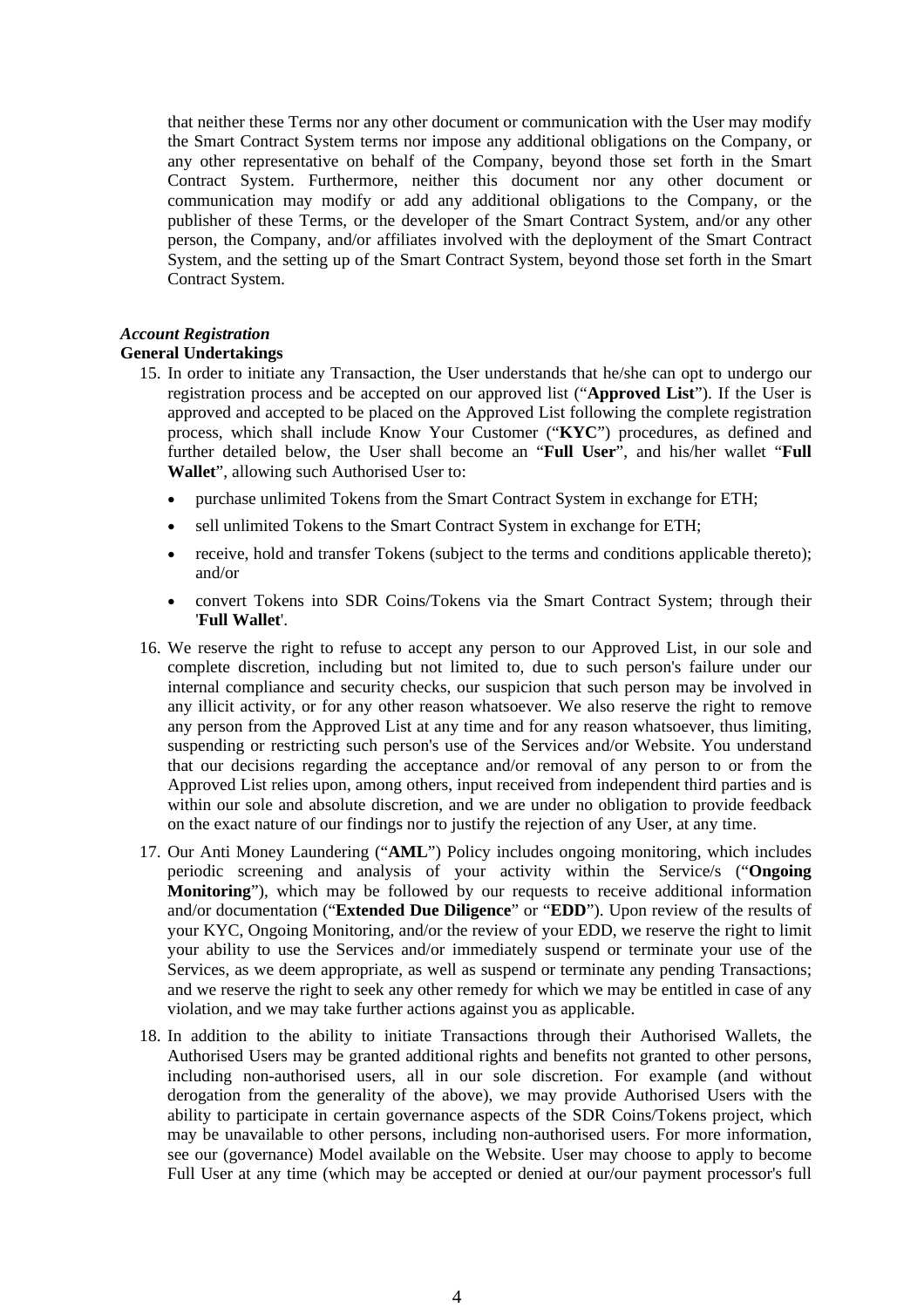discretion). User acknowledges that he/she understands that we have legitimate reasons to confer such privileges upon Full Users and not on other persons, and hereby irrevocably waives any claims against us or any person on its behalf in connection therewith.

## **KYC and AML Policy (Know-Your-Client & Anti-Money Laundering Policy)**

- 19. As part of our KYC procedures and in order to be accepted on the Approved List, we will conduct a verification process to verify your registration details and confirm your identity and eligibility to participate in the Services ("**Registration Details**"). During this verification process, we may, either directly or indirectly, through our payment processor, request certain documents from you, which may include proof of address, such as a utility bill, proof of your payment method and a copy of a government issued identity card. We reserve the right to require certified or notarized copies at your expense. You understand that we shall be under no obligation to accept any documents as valid. In addition to documentation, we may also choose to verify your identity through a video and/or audio call conference, and take any additional measures deemed necessary or advisable by us, in our sole discretion, for the purpose of verifying your identity, information and documentation (collectively, "**KYC Process**").
- 20. Along with our KYC Process, we have implemented in our AML Policy certain checks to detect, prevent and report money laundering, terrorism financing, and other illegal or illicit activities. Money laundering means the disguising of the source of proceeds derived from criminal activity so that it appears as though it came from legitimate sources of income. In order to prevent any criminals from laundering or attempting to launder criminal proceeds through our Website or Services, we had adopted the AML Policy.
- 21. You acknowledge and agree that in order to conduct such verification process and/or background checks, in accordance with our KYC Process and AML Policy, we and/or thirdparty services providers may perform inquiries, directly or indirectly through third party service providers to identify and prevent fraud, suspicious activity, mis-identification, money laundering or any other prohibited activity. We reserve the right to take any action we deem necessary with respect to the outcome of such inquiries. You agree and consent to our global transfer, if necessary, of your information as required for our legitimate business purposes. We will retain your information to perform KYC checks for the period necessary to perform the KYC/AML reviews, and as required to comply with our legal obligations. We may be obligated by applicable laws to hold certain AML-related information as confidential and refrain from disclosing it to third parties, including the User. In any event the User wishes to obtain his or her AML-related information, we will assess its legal obligations in this regard, and may, in its sole discretion, provide such User with all, parts, or none of the User's AMLrelated information ("**AML Report**"). The AML Report, if provided to the User, is proprietary and confidential, and may not be shared by the User with any third parties whatsoever without the prior written consent by us.

## **Creation of SDR Coins/Tokens Procedure** *General Undertakings*

- - 22. **Usage License and Conversion Function**: Ownership of SDR Coins/Tokens carries no rights, whether express or implied, other than a limited right to use the Smart Contract System and its functionalities as further specified below and subject to the terms and conditions contained herein. No Ownership, Revenue or Governance Rights: In particular, User understands and accepts that the Tokens do not represent or constitute any ownership right or stake, share or security or equivalent rights nor any right to receive future revenues, shares or any other form of participation or governance right in or relating to the Smart Contract System and/or the Company.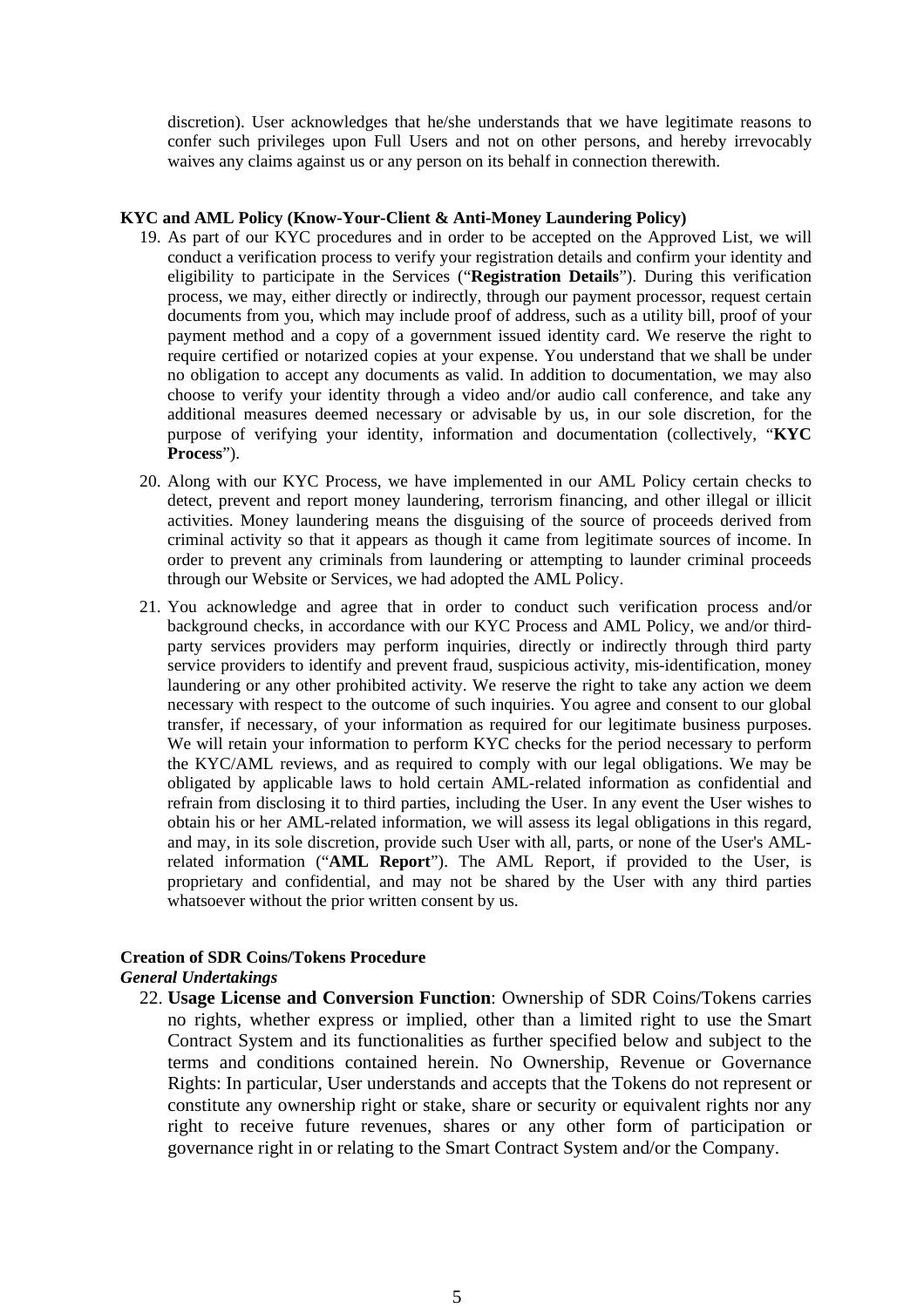- 23. **No Refund**: The User understands and accepts that all Transactions are final and may not be reversed. The User further acknowledges that it is its sole responsibility to verify that any transaction, payment or delivery of Tokens or ETH is made to the correct electronic address ("public key") of the recipient's digital wallet. Any such delivery to an incorrect address may result in the sender's funds being permanently and irrevocably lost. we will not be able to assist in retrieving such lost funds, and the User acknowledges that we, or anyone on our behalf, shall bear no responsibility whatsoever in relation thereto.
- 24. **Authorisation to use the original Smart Contracts**: Only the Smart Contract System will issue SDR Coins/Tokens. Access to this Smart Contract System will be available through any ERC20 compatible wallet. To the extent that any third-party website, service or smartcontract offers SDR Coins/Tokens or facilitates the allocation or transfer of Tokens in any way, such third-party websites or services are, unless explicitly mentioned on the Website, not authorised by the Company and have no relationship in any way with the Smart Contract System.
- 25. **Smart Contract System Freeze / Abort**: we will not at any time and at its sole discretion temporarily stop the functions of the Smart Contract System, in whole or in part.

## *Triggering the Transaction, Creation and Allocation of SDR Coins/Tokens*

- 26. In order to effect a **conversion** of Tokens into SDR Tokens, the User must transfer Tokens to the Smart Contract System. The Smart Contract System will transfer the respective SDR Token amount back to the Wallet sending the Tokens. User's Tokens must be sent from an Authorised Wallet by an Authorised User (i.e., an address of a currency exchange such as Poloniex, Coinbase, Bitfinex, etc.).
- 28. In order to effect a Transaction to **buy** SDR Coins/Tokens, the User must send an amount in ETH to the Smart Contract System, located on the Ethereum blockchain, which triggers a smart contract operation. The Smart Contract System will calculate the amount of SDR Tokens the Authorised User is entitled to, based on the ETH/SDR Conversion Rate, as defined below, and will create, allocate, and issue the SDR Tokens in an amount corresponding to User's Transaction to User's Authorised Wallet address from which the ETH was sent. User's ETH must be sent from an Authorised Wallet by an Authorised User.
- 29. In order to effect a Transaction to **sell** SDR Coins/Tokens, the User must transfer SDR Coins/Tokens to the Smart Contract System. The Smart Contract System will calculate the amount of ETH the Authorised User is entitled to, based on the ETH/SDR Conversion Rate, and transfer the corresponding ETH amount to User's Authorised Wallet address from which the SDR Coins/Tokens were sent. User's SDR Coins/Tokens must be sent from an Authorised Wallet by an Authorised User. Upon unavailability of ETH in the Smart Contract System, the actual transfer of ETH to the Authorised Wallet may be reasonably delayed ("**Deferred Payments**"). In such cases the Smart Contract System will maintain a list of Deferred Payments, which will be settled in ETH on a 'First Come First Served' manner ("FIFO") and based on the SDR Coin/Token Price at the time of the original sell Transaction occurred, and based on the Conversion Rate at the time of the actual receipt of ETH.
- 30. **Price Band**: The User understands that the Price Band included within the Price Calculation Mechanism (as set out in our Model) opens a spread between the buying and the selling price of the SDR Coins/Tokens (i.e. the SDR Coins/Tokens price when selling back to the Smart Contract System is lower than the SDR Coins/Tokens price when buying it from the Smart Contract System, at each given time).
- 31. **Reconciliation Adjustment**: The User understands that in accordance with the SDR Coins/Tokens Distribution Mechanism, the periodic updating of the guidance value into the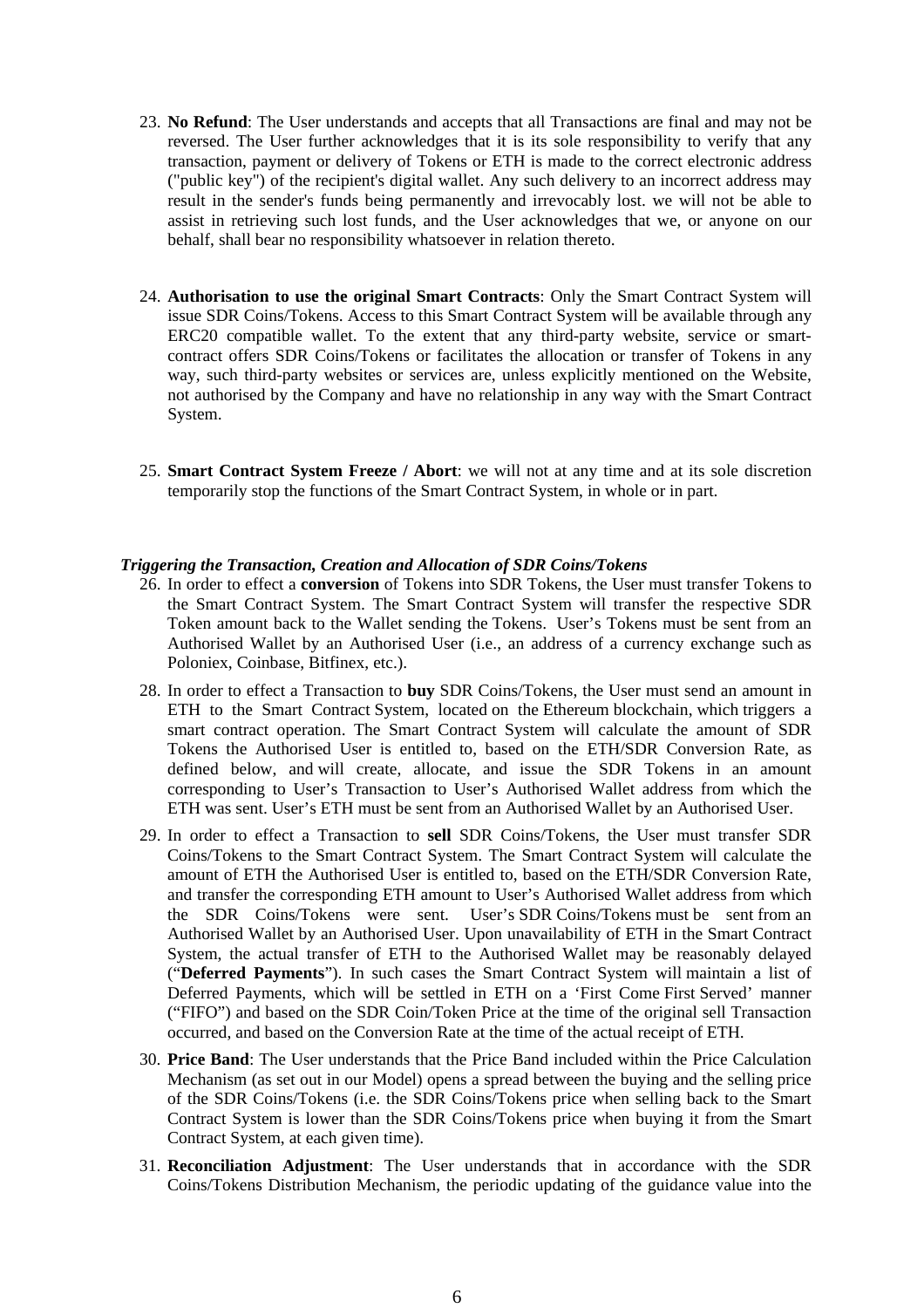Smart Contract System may also simultaneously update the SDR Coins/Tokens Price Calculation Mechanism, effectively creating a positive or negative reconciliation adjustment to SDR Coins/Tokens.

- 32. Any attempt to perform a Transaction from a non-Authorised Wallet may fail and the Transaction may not be effected (i.e. the Coins/Tokens or ETH will be returned to the sender).
- 33. We allow Users to buy and/or sell SDR Coins/Tokens by using other means of payment such as various fiat currencies, whether directly through our partner(s) or through third parties.

#### *Conversion Rate*

- 34. The price of an SDR Coins/Tokens shall be stated in "**SDR**" ("Special Drawing Rights" which are supplementary foreign-exchange reserve assets defined and maintained by the International Monetary Fund ("**IMF**")) (the "**SDR Coin/Token Price**").
- 35. Conversion between ETH, paid to/by the User, and the SDR value of an SDR Coins/Tokens is done based on the last known ETH price update that we will receive from its liquidity providers ("**Last Known Buy/Sell ETH Price**"), and price updates of the fiat currencies composing the SDR that we will receive from its operating banks or financial data service providers (together "**Updates**"), to update the Smart Contract System accordingly ("**ETH-SDR / SDR-ETH Conversion Rates**"). We will implement such Updates at its sole discretion and on a best-efforts basis.
- 36. We may limit the amount of ETH that can be converted to SDR (or SDR to ETH) between consecutive Updates ("**Transaction Limit**"). Such Transaction Limit is relying, among others reasons, on the availability of ETH in the respective Last Known Buy/Sell ETH Price.
- 37. For the purposes of these Terms, "liquidity providers" shall mean third party service providers that underwrite or provide financing for transactions in ETH and then provide market maker services or assist in the trading of ETH. We may, in its sole discretion, use more than one liquidity provider, and change, add or remove any liquidity provider it uses, in a manner which may affect the pricing quote available through the Smart Contract System. We do not warrant that the Conversion Rates available to Users will be equal to rates quoted or offered on any exchange or market.
- 38. The SDR Coin/Token Price as well as the amount of SDR Coin/Token Price allocated for every one ETH (the "**ETH/SDRC Conversion Rate**") will be published on the Website and is an approximate price that will be continuously updated on the Website on a best-efforts basis.
- 39. SDR Coin/Token Price and ETH/SDRC Conversion Rate, as stated in the Website are an estimation and may change by the time the Transaction is received by the Smart Contract System.
- 40. It is hereby clarified and agreed that the provision of the Services, and all Transactions, are subject to our AML Policy and internal procedures. We may, under its AML Policy and in its sole discretion, set thresholds and limits on the values or amounts of SDRC an Authorised Wallet may hold or transact ("**Thresholds**"). we reserve all rights to change, impose or remove any Thresholds at any time, in its sole discretion, with or without notice to User.
- 41. It is hereby further clarified and agreed that for the purpose of the above-mentioned Thresholds, SDRC value shall be determined by us in our sole discretion, based on the buy and sell prices at the applicable time, as set by the Price Calculation Model. We will determine the SDRC value as the higher of: (i) the value of the SDR Coin/Token Price entitled to be received by the SDR Coin/Token holder at the time such SDR Coin/Token arrive in the User's Authorized Wallet; or (ii) any other value we may decide upon, according to the best estimated value (i.e. any other SDR Coin/Token Price for which we sold the SDR Coin/Token prior to the current Transaction).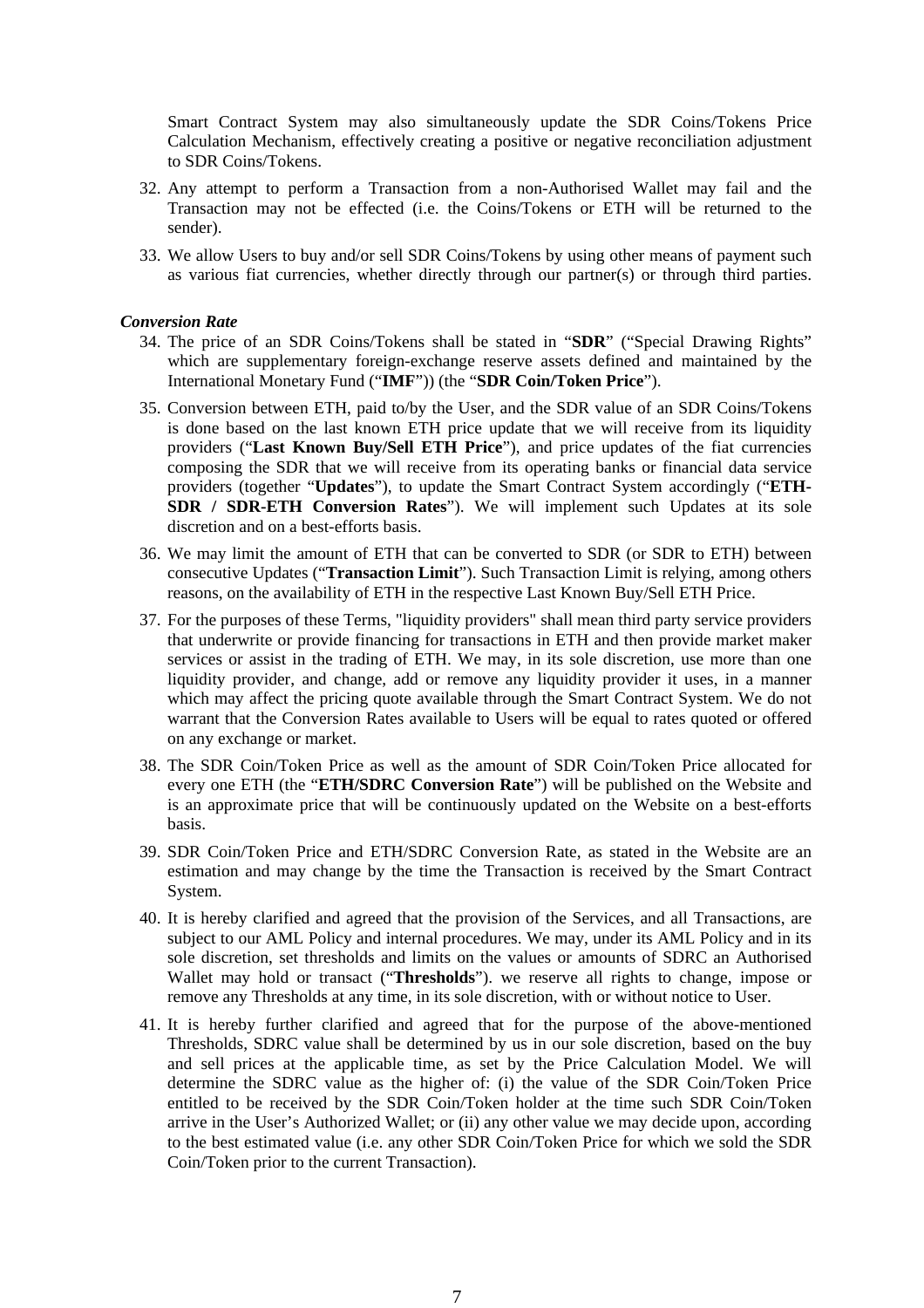## *SDR Coin/Token Purchase/Sale through Third Parties*

- 42. In addition to the Transactions described above, SDR Coin/Token may be offered for sale/purchase by third parties, whether or not related to or commercially engaged with us. We will endeavour (and reserves the right) to engage with such third parties for the purpose of allowing users and potential users to join the SDR Coin/Token ecosystem and buy/sell SDR Coin/Token(s) by using various means of payment and offering additional use cases for the SDR Coin/Token.
- 43. Whether or not related to or commercially engaged with us, we assume no responsibility whatsoever for the actions of such third parties. Any transaction, service, agreement or dispute between User and such third parties, regarding the purchase/sale/use of SDR Coin/Token or otherwise, shall not involve us in any way, and User hereby irrevocably releases us from any claim against it in this regard. By allowing any such third party to sell/purchase/use SDR Coin/Token, or by referring User in any way (including links on the Website or public announcements regarding any collaboration between us and the third party), we do not endorse the third party's website, services or business, and assumes no responsibility whatsoever with regards thereto. Any such third party's website, services or business shall be governed by the applicable laws, regulations and commercial agreements between users and the relevant third parties, and not by these Terms.

## *Representations and Warranties of User*

- 44. By making any use of the Services (other than using the public area of the Website described in paragraph 8.c.(ii) above), the User represents and warrants that:
- the User is not a citizen, national nor resident (tax or otherwise) of a country, whose legislation conflicts with the present allocation or any such similar activity of SDR Coin/Token and/or the Smart Contract System in general ("**Restricted Jurisdiction**");
- the User is not an entity (including, but not limited to any corporation or partnership) incorporated, established, registered or operating in or under the laws of such a Restricted Jurisdiction;
- without derogating from the generality of the above, User explicitly represents and warrants that he/she is not a citizen, national nor resident (tax or otherwise) of, and is not using any of the services while located in, the United States and/or Israel;
- the User will not sell, resell, transfer or otherwise grant access to the SDR Coin/Token to any person or entity which was rejected by us as a user, or who is not allowed under these Terms to obtain or use the SDR Coin/Token, including but not limited any person or entity in (or from) any Restricted Jurisdiction;
- The User will not, without the explicit written consent of us, operate by way of business in any manner to sell, resell, distribute, exchange, convert, market or make market for, the SDR Coin/Token;
- The User acknowledges and accepts that in the event the User's jurisdiction becomes a Restricted Jurisdiction, we may restrict User's use of the Services in any way it deems appropriate;
- The User acknowledges and accepts that the Services are only provided in User's jurisdiction, and it is User's sole responsibility not to use the Services outside of his jurisdiction and/or in any Restricted Jurisdiction.
- The User has a deep understanding of the functionality, usage, storage, transmission mechanisms and intricacies associated with cryptographic tokens, cryptocurrencies like Bitcoin (BTC) and Ether (ETH), cryptocurrency/digital wallets or other related token storage mechanisms and blockchain-based software systems as well as smart contract technology;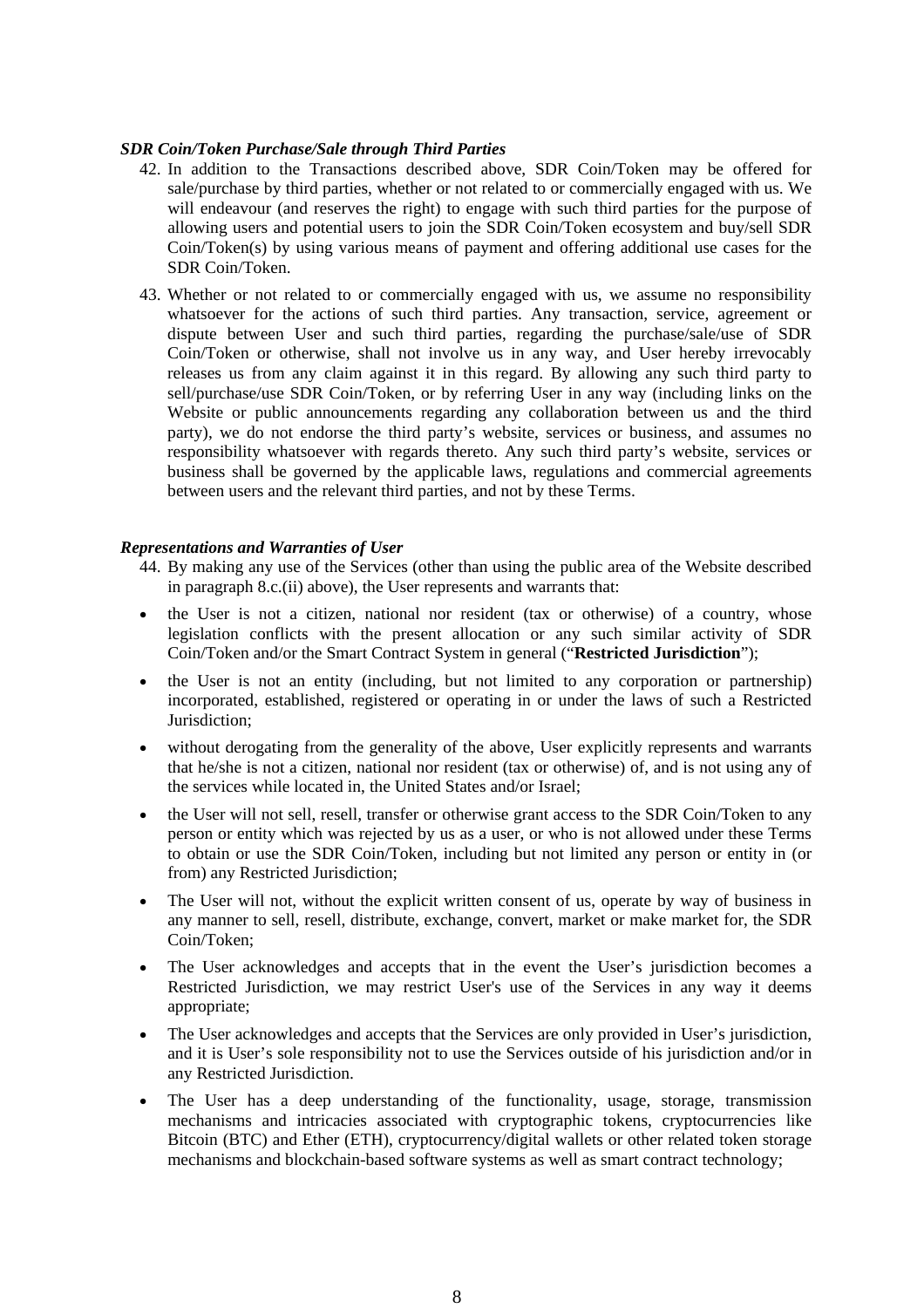- The User understands and accepts that there is no warranty or assurance that the network of miners will allocate the Tokens to the Users as proposed by these Terms;
- The User has carefully reviewed the code of the Smart Contract System located on the Ethereum blockchain and fully understands and accepts the functions implemented therein;
- The User is legally permitted to use the Services in the User's jurisdiction;
- The User will use a wallet or wallet service provider that technically supports the SDR Coin/Token. User understands and accepts, that failure to assure this may have the result that User will not gain access to his Tokens;
- The User is of a sufficient age to legally be bound by these Terms, and use the Services:
- The User shall be solely responsible for its use of the Services, the Coins/Tokens, the Website, and the compliance with the above with all laws and regulations applicable to it;
- The User is not using the Services for the purpose of speculative investment;
- The User is not obtaining or using Coins/Tokens, or using the Services, for any illegal purposes, including tax evasion, money laundering, terrorism financing;
- Any use, transfer or action the User does with or regarding the Coins/Tokens shall at all times be in full compliance with all applicable laws and regulations (including but not limited to anti- money laundering, securities and financial laws), and the User shall bear full responsibility for any such action;
- The User has thoroughly read these Terms, including the Risks section below, prior to using the Services, and is aware and able to undertake all of the risks associated with using the Services;
- To the fullest extent permitted by law, the User waives the right to participate in a class action lawsuit or a class wide arbitration against us or any individual operating on our behalf;
- The User understands that the creation of Coins/Tokens does not involve the purchase of shares or any equivalent in any existing or future public or private company, corporation or other entity in any jurisdiction;
- The User understands that the purchasing, holding and using of Coins/Tokens may carry significant financial risk as further set forth in these Terms;
- The User understands and expressly accepts that there is no warranty whatsoever on Coins/Tokens, the Smart Contract System and/or the success of the Smart Contract System, expressed or implied, to the extent permitted by law, and that the Smart Contract System is used and Tokens are created and obtained at the sole risk of the User on an "as is" and "under development" basis and without, to the extent permitted by law, any warranties of any kind, including, but not limited to, warranties of title or implied warranties of merchantability or fitness for a particular purpose;
- The User understands that all Transactions are final, non-refundable and non-reversible. The User has no right against us or any other party to request any refund for any Transaction under any circumstance. The only manner a Transaction can be "reversed" is by making the opposite Transaction with the Smart Contract System, at the then available market conditions and Conversion Rates;
- The User understands that any transfer of Coins/Tokens, or ETH (like other cryptocurrencies) are recorded on the blockchain and, once completed, cannot be reversed or refunded. The User acknowledges that it shall have no claims in this regard, and that it is its full responsibility to verify its transfers are correct and accurate;
- The User understands that the value of Coins/Tokens may experience volatility over time; and that,
- The User understands that the User bears the sole responsibility to determine if the User's use of the Services has tax implications for him; by creating, holding, using or liquidating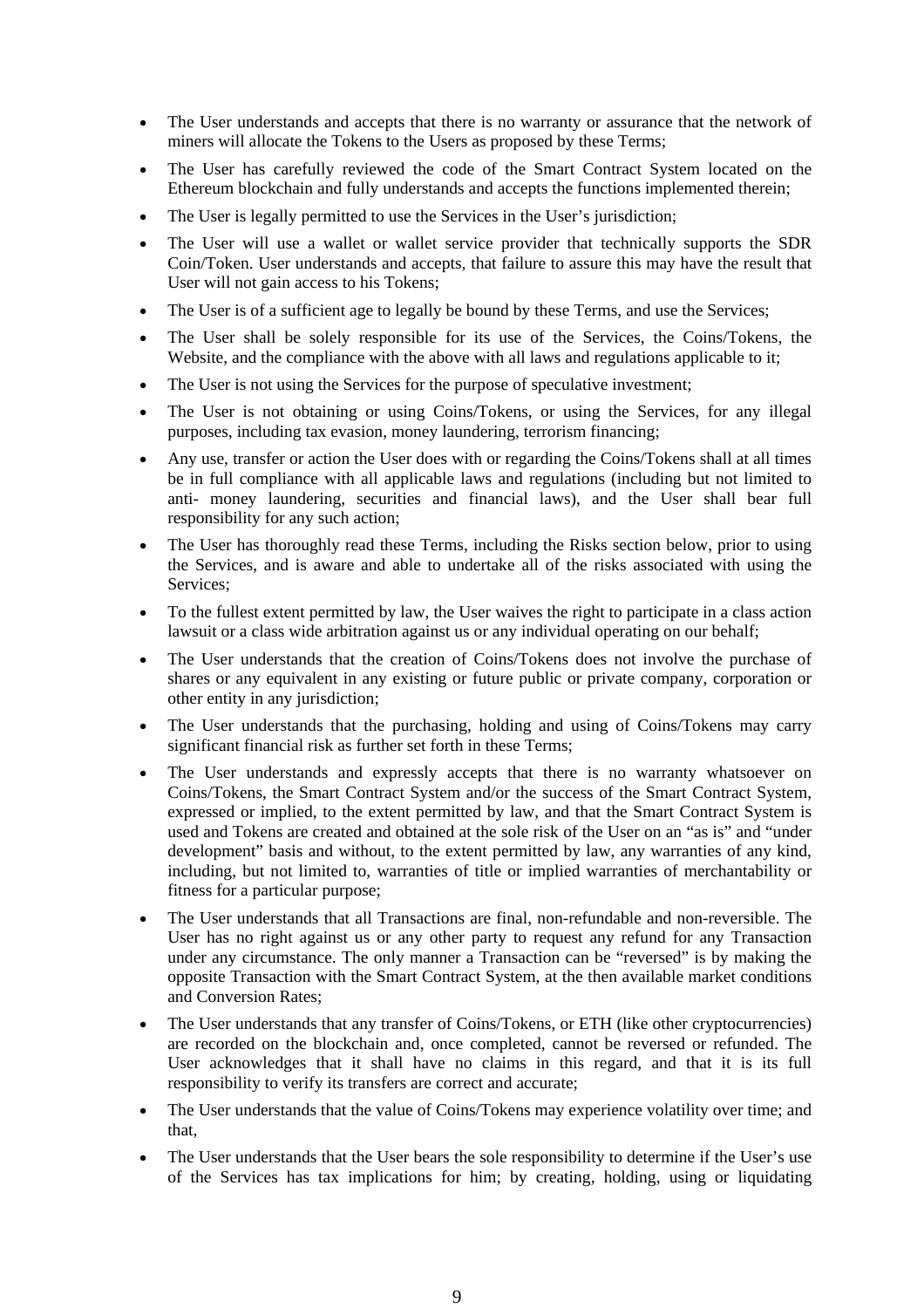Coins/Tokens, and to the extent permitted by law, the User agrees not to hold us or any third party liable for any tax liability associated with or arising from the User's use of the Services;

- 45. The User further agrees and acknowledges that:
- All information in the Whitepaper and in the Website ("**Available Information**") does not constitute a prospectus or offering document of any sort and is not intended to constitute an offer of securities and/or a financial instrument in any jurisdiction or a solicitation for investment in securities, and User is not bound to enter into any contract or binding legal commitment, and no cryptocurrency or other form of payment is to be accepted on the basis of the Available Information;
- The Available Information does not include any financial, legal, tax, or any other form of advice, suggestion or recommendation, and does not take into account User's individual situation or needs. The User shall seek advice, to the extent required, from independent professional advisors;
- The Coins/Tokens, the Services, and our operations as a whole, are not currently authorised or licensed by any regulatory body in any jurisdiction;
- The Available Information, the Transaction, or future trading of the Tokens on any exchange or market (regulated, unregulated, primary, secondary or otherwise), shall not be construed, interpreted or deemed by User as an indication of the merits of the Company, the Transaction, the Tokens, or the Available Information;
- The distribution or dissemination of the Available Information or any part thereof, any copy thereof, or acceptance of the same by User, is not prohibited or restricted by the applicable laws, regulations or rules in User's jurisdiction of residence, and where any restrictions in relation to possession are applicable, User has observed and complied with all such restrictions at User's own expense and without liability to us; and,
- The Coins/Tokens should not be construed, interpreted, classified, or treated as: (i) any kind of legal tender or commodity; (ii) debentures, stocks or shares issued by any person or entity (whether by us or otherwise); (iii) rights, options or derivatives in respect of such debentures, stocks or shares; (iv) rights under a contract for differences or under any other contract the purpose or intended purpose of which is to secure a profit or avoid a loss; (v) units in a collective investment scheme; (vi) units in a business trust; (vii) derivatives of units in a business trust; (viii) any other security or class of securities; or (ix) any type of investment under the applicable laws of the User's jurisdiction of residence (as amended or re-enacted from time to time) or as such term might be construed under similar legislation in any other part of the world).
- 46. As part of the creation process the User will use his own account (address) on the Ethereum network, with a private key associated to this address and password. The password is used to encrypt the User's private key. Following the creation of SDR Coins/Tokens by the Smart Contract System, the SDR Coins/Tokens will be transferred to the User's address by the Smart Contract System. The User understands that the User must keep his password and private key safe and that the User may not share them with anybody. The User further understands that if his private key and/or password is lost or stolen, the User will not be able to generate a new password or recover his private key. Moreover, the User understands that no recovery mechanism exists for lost keys and passwords, and we have no way to assist the User to retrieve or reconstruct a lost password or private key, and that we cannot provide that User with access to any lost Tokens. Further, we are currently unable to support the replacement of an Authorised Wallet for any User, and we will notify its Users in the event it may be able to support such replacement in the future.
- 47. The User hereby acknowledges and agrees that, in accordance with our Articles of Association located on the Website, we may gradually implement (in progressive phases) its desired Final Phase of Governance in accordance with its Transition Principles (as defined and described in our Articles of Association).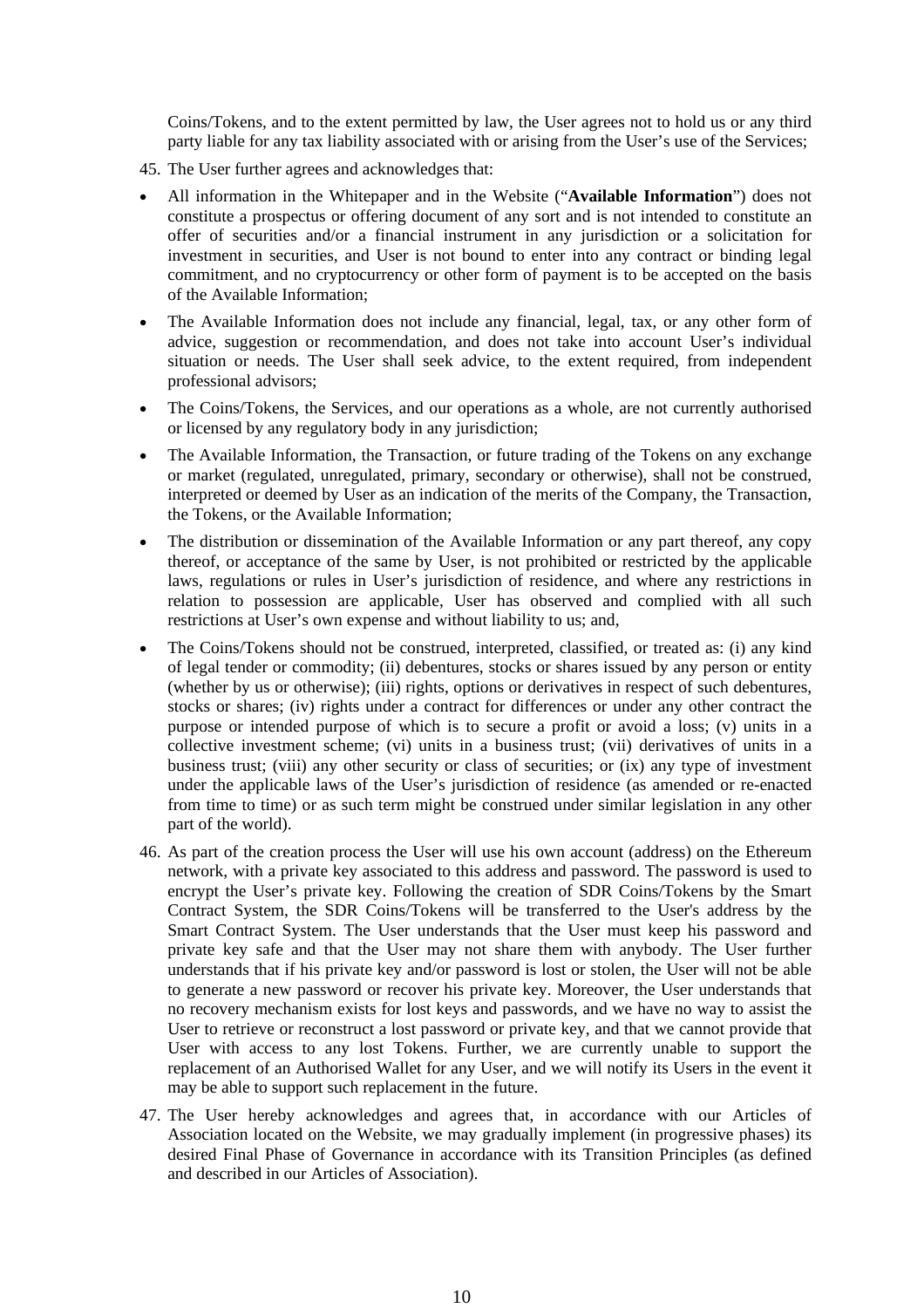### **Intellectual Property; Website Technology**

- 48. For the purposes of these Terms, Intellectual Property Rights or IPR means pending or granted patents, trademarks, service marks, trade names, registered and unregistered designs, trade or business names, copyright (including, but not limited to, rights in software), and any applications for any of the aforesaid, database rights, design rights, know-how, trade secrets, rights in confidential information and any other intellectual property rights whatsoever irrespective of whether such intellectual property rights have been registered or not which may subsist in any part of the world.
- 49. You may only install and use, if applicable, any software connected to the Website ("**Software**") and all content derived from the Software, including, but not limited to, the copyright and all other IPR in the Software, in connection with the Services for your personal and non- commercial use and in accordance with these Terms.
- 50. Unless explicitly stipulated otherwise herein, the Services, all of the content and all IPR relating thereto that appears related to the Services, including but without limitation, the use of the Website's name, software, web technologies, source code, concepts, artwork, photos, animations, sounds, methods of operation, moral rights, documentation, and virtual items, is the exclusive property of the Company, or is being used with permission from its licensors. We (or its licensors as applicable) retain all rights, title and interest in and to the Services, its content and all IPR relating thereto, connected with the Services. Unless explicitly stipulated otherwise herein you agree that you have no (intellectual property) right or title in or to the Services. our name and logo, and any other trademarks included in the Services, are the property of the Company (and/or its affiliates).
- 51. You acknowledge and agree that any materials, including but not limited to questions, comments, feedback, suggestions, ideas, plans, notes, drawings, original or creative materials or other information or commentary you provide on our platform or one of our social media accounts, regarding us and / or the Services (collectively, "**Feedback**") that are provided by you, whether by email, posting to the Website or otherwise, are non-confidential and will become the sole property of the Company. We will own exclusive rights, including all intellectual property rights, and will be entitled to the unrestricted use and dissemination of such Feedback for any purpose, commercial or otherwise, without acknowledgment or compensation to you
- 52. You hereby undertake not to: (a) copy, redistribute, publish, reverse engineer, decompile, disassemble, modify, translate or make any attempt to access the source code to create derivative works of the source code, or otherwise; (b) sell, assign, sublicense, transfer, distribute or lease the Software and / or any IPR of the Company; (c) make the Software and / or any other IPR of the Company available to any third party through a computer network or otherwise; (d) export the Software and / or any IPR of the Company to any country (whether by physical or electronic means); or (e) use the Software and / or any IPR of the Company in a manner prohibited by any laws or regulations which apply to the use of the Software and / or any other IPR of the Company (collectively, and individually, the "**Prohibited Actions**").
- 53. You agree to indemnify us and hold us harmless for any loss, including direct and indirect damages, costs or expenses, we may suffer as a result of your Prohibited Actions. You agree to immediately notify us if you commit any Prohibited Actions or if you have knowledge of any third party committing any Prohibited Actions. You agree to provide us with reasonable assistance with any inquiry or investigation we may conduct as a result of the information provided by you in regards to the Prohibited Actions set out above.
- 54. You understand and bear the risk that any use of the internet may be subject to a virus attack and/or communication failure. You should use a reputable and available virus screening and prevention software at all times. We shall not bear any liability whatsoever for any damage or interruptions caused by computer viruses, spyware, Trojan horses, worms or other malware that may affect your systems, computer or other equipment, or any phishing, spoofing or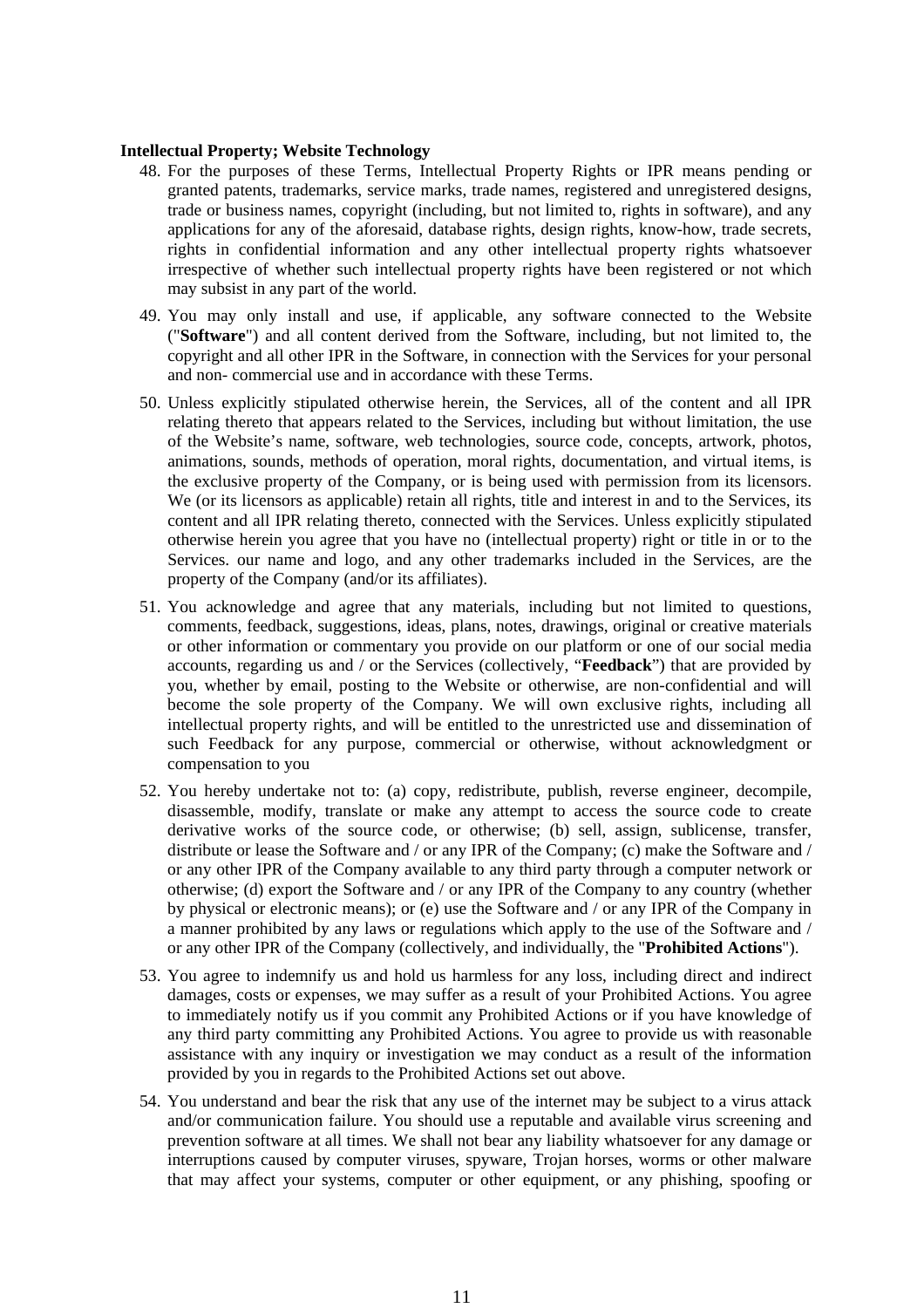other virus attacks. We caution you to carefully review any electronic messages purporting to originate from us and to be aware that electronic devices are vulnerable to phishing and spoofing scams and additional viruses. We advise you to always provide your Log In through the Website only and avoid using unauthentic communications advising you of other options to provide your Log In (or other Registration Details) to gain access to the Services offered through the Website.

## **Third Party Content**

- 55. All third-party product names that may legitimately appear in relation to the Services are trademarks of their respective owners. No transfer or grant of any rights under any names, marks or logos is made or is to be implied by any provision of these Terms or by making use of the Services, and all rights in such names, marks or logos are reserved to the Company or their respective owners, as applicable.
- 56. To the extent that the Services or the Website contain links or any other information to third party websites, tokens or services, we do not control the availability and content of those websites, tokens or services. Any concerns regarding any such third-party websites, tokens and/or service, or any link thereto, should be directed to such particular website and/or services provider. We make no representation or warranty regarding any content, goods, tokens and/or services provided by any third party, even if linked to through the Website or the Services. The linked sites are not under our control and may collect data or solicit personal information from you. We are not responsible for their content, business practices or privacy policies, or for the collection, use or disclosure of any information those sites may collect. You agree that the Services may feature advertisements from third parties. We are not responsible for the actions of third parties who advertise on the Website. Your interactions with advertisers are agreements between you and them and we have no responsibility or liability whatsoever for any such third-party interactions.

### **Audit of the Smart Contract System**

- 57. The Smart Contract System has been, on a reasonable efforts basis, audited and approved by technical experts. The technical experts have confirmed that the Smart Contract System has, with regards to both accuracy and security, been programmed according to the current industry standards in the blockchain industry.
- 58. Notwithstanding the above, the User understands and accepts that smart contract technology is still in an early development stage, and its application of an experimental nature, which carries significant operational, technological, financial, regulatory and reputational risks. Accordingly, while the audit conducted raises the level of security and accuracy, the User understands and accepts that the audit does not amount to any form of warranty, including direct or indirect warranties that the Smart Contract System and the SDR Coins/Tokens are fit for a particular purpose or do not contain any weaknesses, vulnerabilities or bugs which could cause, inter alia, the complete loss of ETH and/or Tokens.

## **Risks**

- 58. The User understands and accepts the risks in connection with transferring using the Services, including buying, selling, transferring, holding and using the Tokens. In particular, but not limited to the following, the User understands the inherent risks listed hereinafter:
- **Risk of software weaknesses**: The User understands and accepts that the Smart Contract System concept, the underlying software application and software platform (i.e. the Ethereum blockchain) is still in an early development stage and unproven, which is why there is no warranty that the process for creating SDR Coins/Tokens will be uninterrupted or error-free and why there is an inherent risk that the software could contain weaknesses, vulnerabilities or bugs causing, inter alia, the complete loss of ETH and/or Tokens.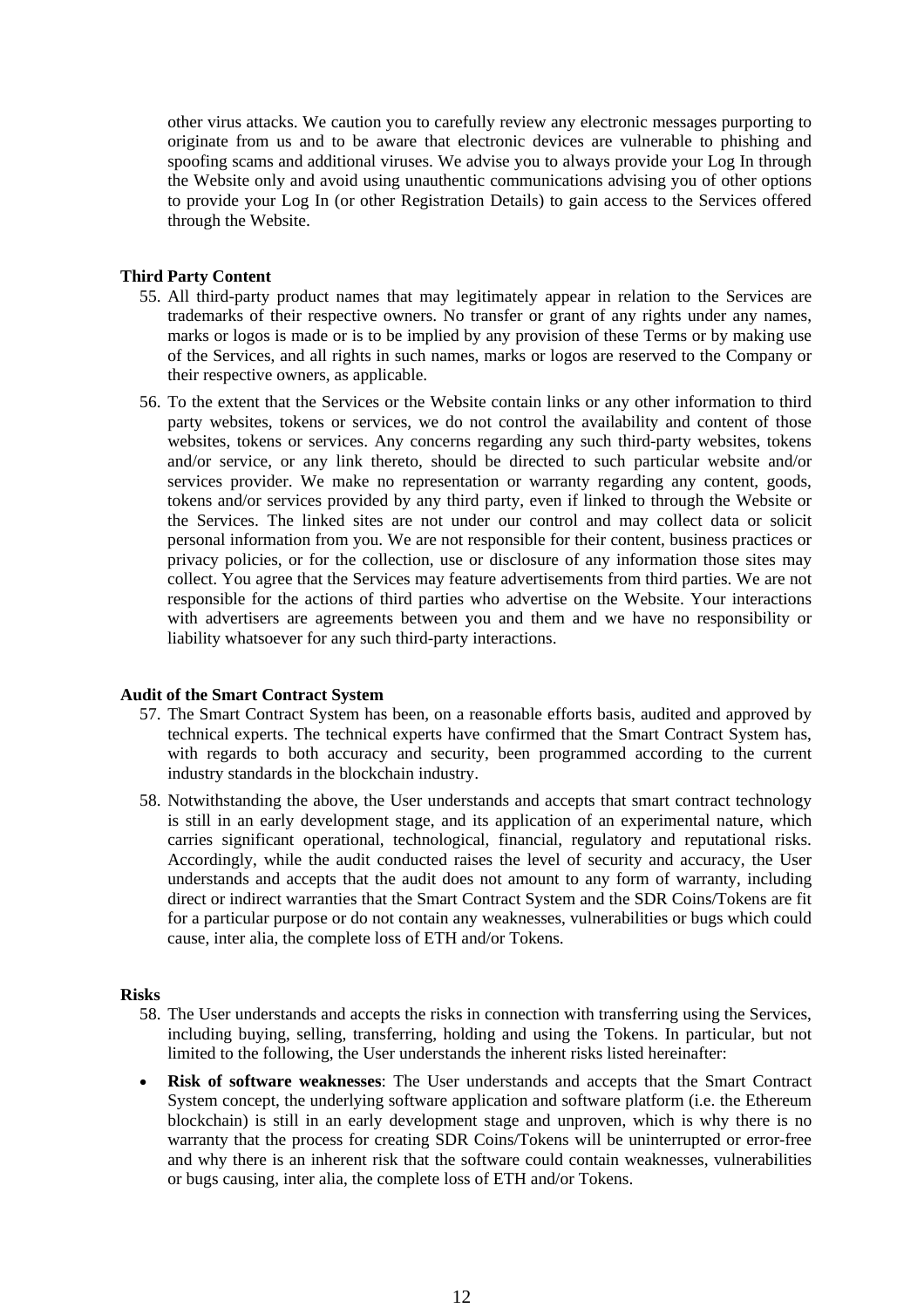- **Regulatory risk**: The User understands and accepts that the blockchain technology allows new forms of interaction and that it is possible that certain jurisdictions will apply existing regulations on, or introduce new regulations addressing, blockchain technology based applications, which may be contrary to the current setup of the Smart Contract System and which may, inter alia, result in substantial modifications of the Smart Contract System and/or the Smart Contract System, including its termination and the loss of Tokens for the User.
- **Risk of abandonment / lack of success:** The User understands and accepts that the Project, the Tokens and the development of the Smart Contract System may be abandoned for a number of reasons, including lack of interest from the public, lack of funding, lack of commercial success or prospects (i.e., caused by competing projects). The User therefore understands that there is no assurance that, even if the Smart Contract System is partially or fully developed and launched, the User will receive any benefits through the Tokens held by him.
- **Risk associated with other applications**: The User understands and accepts that the Smart Contract System may give rise to other, alternative projects, promoted by unaffiliated third parties, under which Tokens will have no intrinsic value.
- **Risk of loss of private key**: The Coins/Tokens can only be accessed by using an Ethereum ERC-20 wallet with a combination of User's account information (address), private key and password. The private key is encrypted with a password. The User understands and accepts that if his private key file or password respectively got lost or stolen, the Tokens associated with the User's account (address) or password will be unrecoverable and will be permanently lost.
- **Risk of theft**: The User understands and accepts that the Smart Contract System concept, the underlying software application and software platform (i.e., the Ethereum blockchain) may be exposed to attacks by hackers or other individuals that could result in theft or loss of Tokens or ETH.
- **Risk of Ethereum mining attacks**: The User understands and accepts that, as with other cryptocurrencies, the blockchain used for the Smart Contract System is susceptible to mining attacks, including but not limited to double-spend attacks, majority mining power attacks, "selfish-mining" attacks, and race condition attacks. Any successful attacks present a risk to the Smart Contract System, expected proper execution and sequencing of Coins/Tokens transactions, and expected proper execution and sequencing of contract computations.
- **Risk of incompatible Wallet service:** The User understands and accepts that the wallet or wallet service provider used for the Transaction, has to be technically compatible with the Coins/Tokens. The failure to assure this may have the result that User will not gain access to his Coins/Tokens.
- **Additional Risks:** The User understands and accepts the foregoing risks and also understand that this may not be a complete and comprehensive list and is fully aware that additional risks may exist in connection with the User's Transaction, the Smart Contract System, and the holding of Coins/Tokens, which may be based upon new or changing regulatory, legal, or technology requirements or other factors.

## **Taxation**

- 59. The User bears the sole responsibility to determine if his contribution into the Smart Contract System for the development of the Smart Contract System, the transfer of ETH, the creation, ownership, use or liquidation of Coins/Tokens, the potential appreciation or depreciation in the value of Tokens over time (if any), the allocation of Coins/Tokens and/or any other action or transaction related to the Smart Contract System have tax implications for him.
- 60. By using the Services, and to the extent permitted by law, the User agrees not to hold us or any third party (including our employees, officers, directors, developers, auditors, contractors or founders) liable for any tax liability associated with or arising from the creation,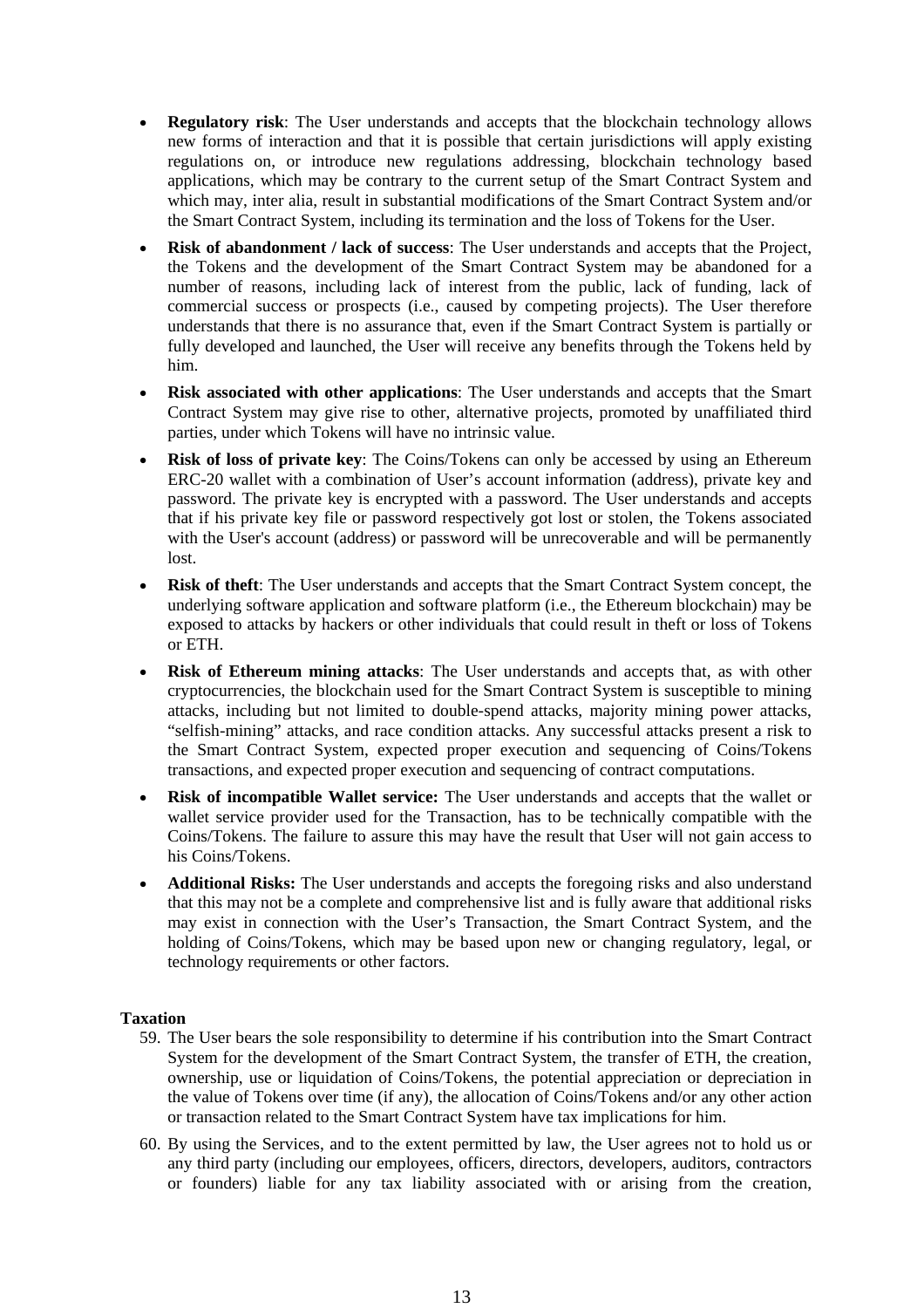ownership, use or liquidation of Coins/Tokens or any other action or transaction related to the Smart Contract System.

## **Liability; Indemnification**

- 61. The User acknowledges and agrees that, to the fullest extent permitted by any applicable law, the User will not hold us, or any employees, officers, directors, developers, auditors, contractors or our founders and/or the Smart Contract System (collectively, "**Representatives**"), liable for any and all damages or losses whatsoever caused by or related to the use of, or the inability to use, the Tokens, Services and/or the Smart Contract System under any cause or action whatsoever of any kind in any jurisdiction, including without limitation actions for breach of warranty, breach of contract or tort (including negligence); and that the Company and its Representatives shall not be liable for any indirect, incidental, special, exemplary or consequential damages, including for loss of profits, goodwill or data, in any way whatsoever arising out of the use of, or the inability to use, the Smart Contract System, Services and/or the Tokens.
- 62. The User further specifically acknowledges that the Company and its Representatives are not liable, and the User agrees not to seek to hold them liable, for the conduct of third parties, including other SDR Coin/Token users, and that all risks involved in using the Services rest entirely with the User.
- 63. The User shall be solely responsible for its use, sale, transfer or any action in connection with the Tokens, and for the compliance of such use, sale, transfer or action with any and all applicable laws. Without derogating from the generality of the above, the User shall be responsible for the compliance with all applicable securities, anti-money laundering, tax and financial legislation applicable to its actions.
- 64. You agree to indemnify the Company and its Representatives and hold them harmless for any loss, including direct and indirect damages, costs or expenses, we may suffer as a result of your breach of any of your obligations, undertaking and representations under these Terms, or as a result of your breach of applicable law. You agree to provide us with reasonable assistance with any inquiry or investigation we may conduct as a result of our suspicion that any such breach has occurred.

### **Miscellaneous**

- 65. The User understands and accepts that the network of miners will be ultimately in control of the Smart Contract System. The User understands that a majority of these miners could agree at any point to make changes to the official Smart Contract System and to run the new version of the Smart Contract System. Such a scenario could lead to the Tokens losing intrinsic value.
- 66. The User agrees that if any provision of these Terms is found to be illegal or unenforceable, in whole or in part, such provision shall, as to such jurisdiction, be ineffective solely to the extent of such determination of invalidity or unenforceability without affecting the validity or enforceability thereof in any other manner or jurisdiction and without affecting the remaining provisions of these Terms, which shall continue to be in full force and effect.
- 67. These Terms govern the use of the Services, Website, Smart Contract System and Coins/Tokens, and supersede any contradictory public statements made by anyone in the past, present and future.
- 68. All notices to be provided by us to User under these Terms or in connection with the User's use of the Services may be provided, at our sole discretion, by email to the User's email address provided by the User and/or by posting an update on the Website. Any notice thus provided shall be deemed received on the day of delivery. All notices, requests, inquiries or other communications by the User shall be delivered to us by email to the email address(es) posted on the Website, or through the "contact us" page on the Website.